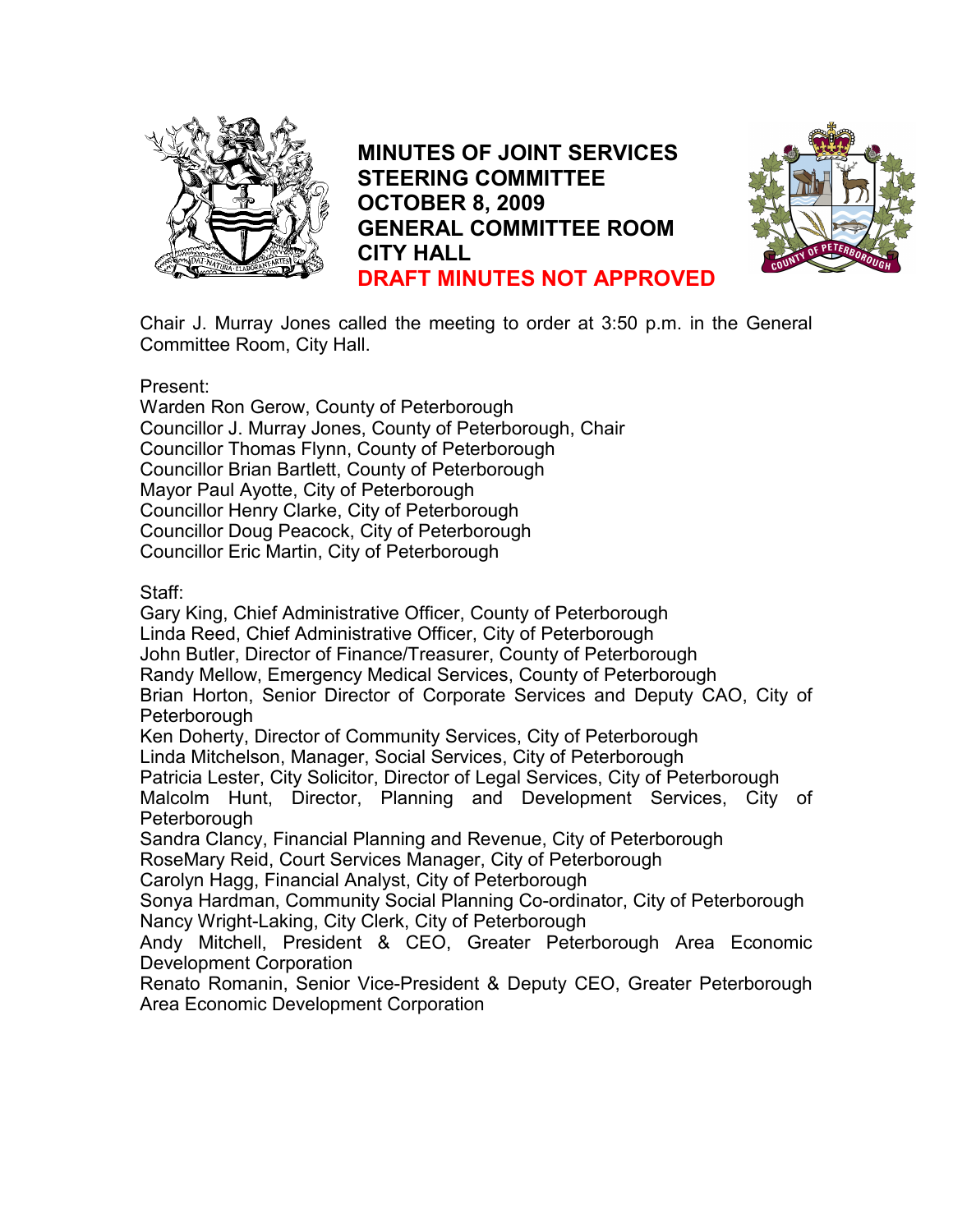## Minutes of the Meeting of September 10, 2009

Moved by Councillor Peacock, seconded by Councillor Martin

## That the minutes of the meeting of September 10, 2009, be approved.

"CARRIED"

## Consent Agenda

No items were considered under the Consent Agenda.

#### Report CSSSJSSC09-019

Consolidated Homelessness Prevention Program Outcome and Presentation Ken Doherty, Director of Community Services, City of Peterborough

Rosemary O'Donnell, Community Counselling and Resource Centre provided a presentation on this matter.

Moved by Councillor Peacock, seconded by Councillor Flynn

That the Joint Services Steering Committee endorse the recommendation outlined in Report CSSSJSSC09-019 dated October 8, 2009, of the Director of Community Services, as follows:

That the report and presentation be received for information.

"CARRIED"

Moved by Mayor Ayotte, seconded by Warden Gerow

That the Joint Services Steering Committee move into closed session to discuss an item under Section 239(2)(d) Labour Relations or Employee Negotiations and an item under Section 239(2)(b) Personal matters about an identifiable individual, including municipal or local board employees.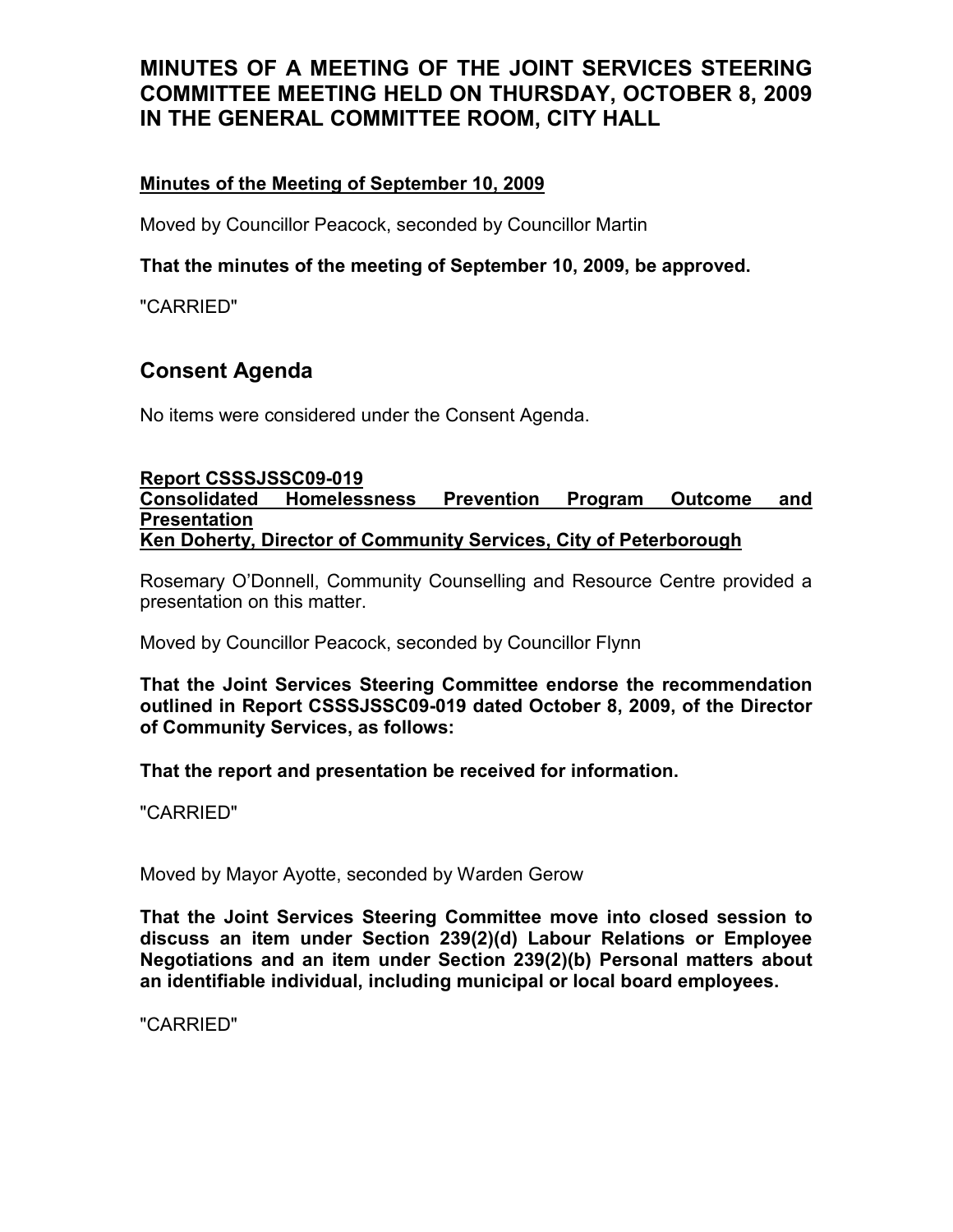Moved by Councillor Martin, seconded by Councillor Flynn

## That the Joint Services Committee reconvene in open session.

"CARRIED"

Moved by Warden Gerow, seconded by Councillor Flynn

That the Joint Services Steering Committee request that the Mayor and Warden arrange to meet, as soon as possible with the Ministry of Health in respect to the offload situation at Peterborough Regional Health Centre.

"CARRIED"

#### GPAEDC 2010 Budget Andy Mitchell, President and CEO, GPAEDC

Moved by Mayor Ayotte, seconded by Councillor Clarke

That the Joint Services Steering Committee endorse the 2010 Greater Peterborough and Area Economic Development Corporation budget as presented.

"CARRIED"

#### Report CSSSJSSC09-015 Update on Hostel Review Ken Doherty, Director of Community Services, City of Peterborough

Moved by Councillor Peacock, seconded by Councillor Clarke

That Joint Services accept Report CSSSJSSC09-015 dated October 8 2009, of the Director of Community Services, as follows:

That the Update on the Hostel Review report be received for information purposes.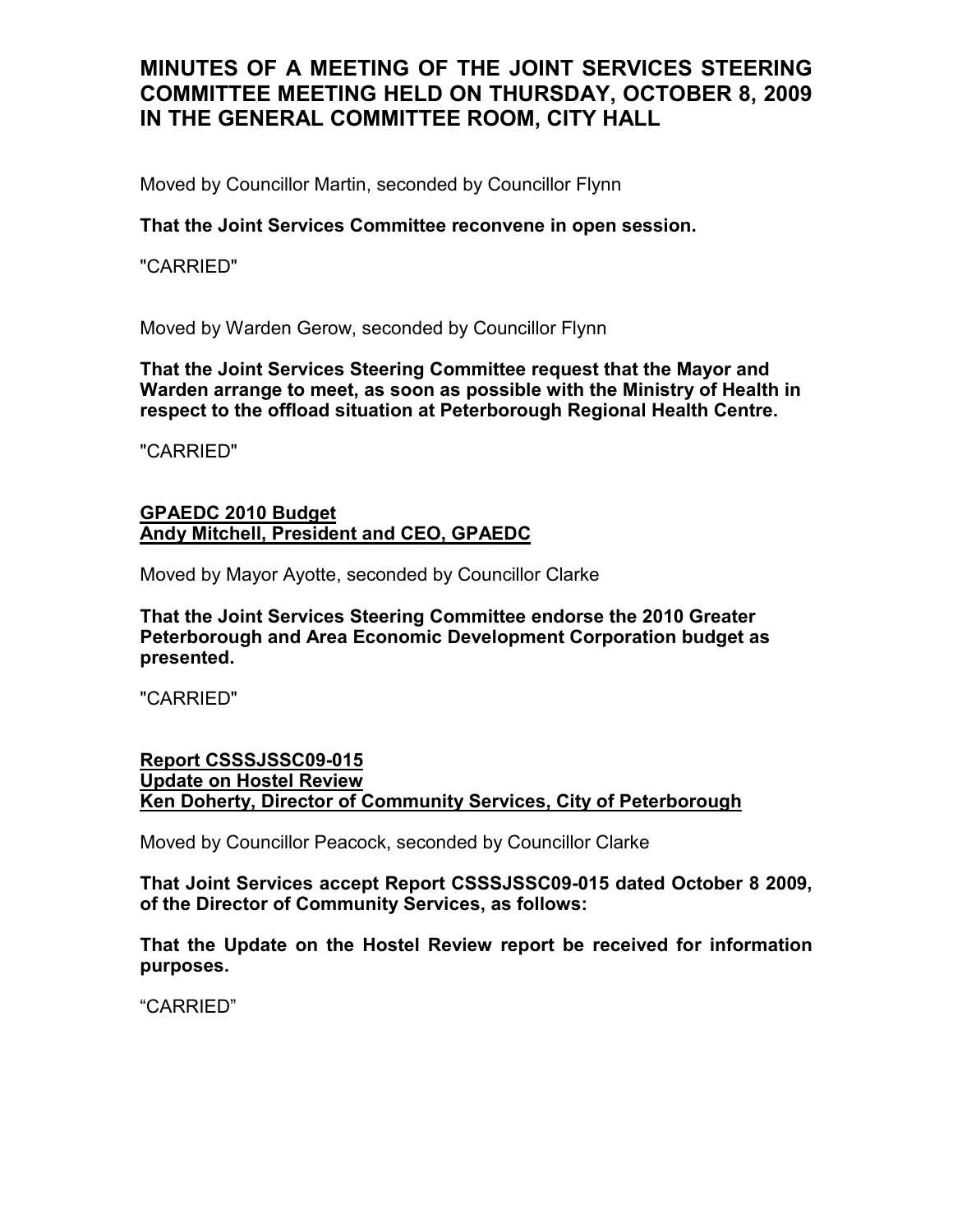#### Report CSSSJSSC09-016 2010 Ontario Works Discretionary Benefit Report Ken Doherty, Director of Community Services, City of Peterborough

Moved by Councillor Clarke, seconded by Councillor Peacock

That the Joint Services Steering Committee endorse the recommendations outlined in Report CSSSJSSC09-016 dated October 8, 2009, of the Director of Community Services, as follows:

- a) That the amended local Ontario Works (OW) discretionary benefit policy clarifying the authority the OW Administrator retains to ensure expenditures come in on budget be approved. (Appendix A)
- b) That Option 1, maintain at 2009 Discretionary Benefits budget level for 2010, with the total gross \$1,678,191; the City gross \$1,464,421 and the City net \$212,871; and the County gross \$213,770 and the County net \$41,472 be approved.

"CARRIED"

### Report CSSSJSSC09-017 Addiction Services Initiative, Contract Renewal with Four Counties Addiction Services Team Ken Doherty, Director of Community Services, City of Peterborough

Moved by Mayor Ayotte, seconded by Warden Gerow

That the Joint Services Steering Committee endorse the recommendations outlined in Report CSSSJSSC09-017 dated October 8, 2009, of the Director of Community Services, as follows:

- a) That the contract with Four Counties Addictions Services Team Inc. (FourCAST), 130 Hunter Street West, Peterborough, Ontario, K9H 2K8, be renewed for a three-year term from January 1, 2010 to December 31, 2012 to provide various Addiction Services for City and County Ontario Works and Ontario Disability Support Program recipients for a total cost of \$510,000 (\$170,000 per year).
- b) That a formal Request for Proposal Document not be issued to secure the services on the basis FourCAST is the only provider that the Ministry of Health and Long-Term Care will fund and, accordingly, can be considered a "sole source" as described in Section 29(8) of the City's Purchasing By-law 06-175.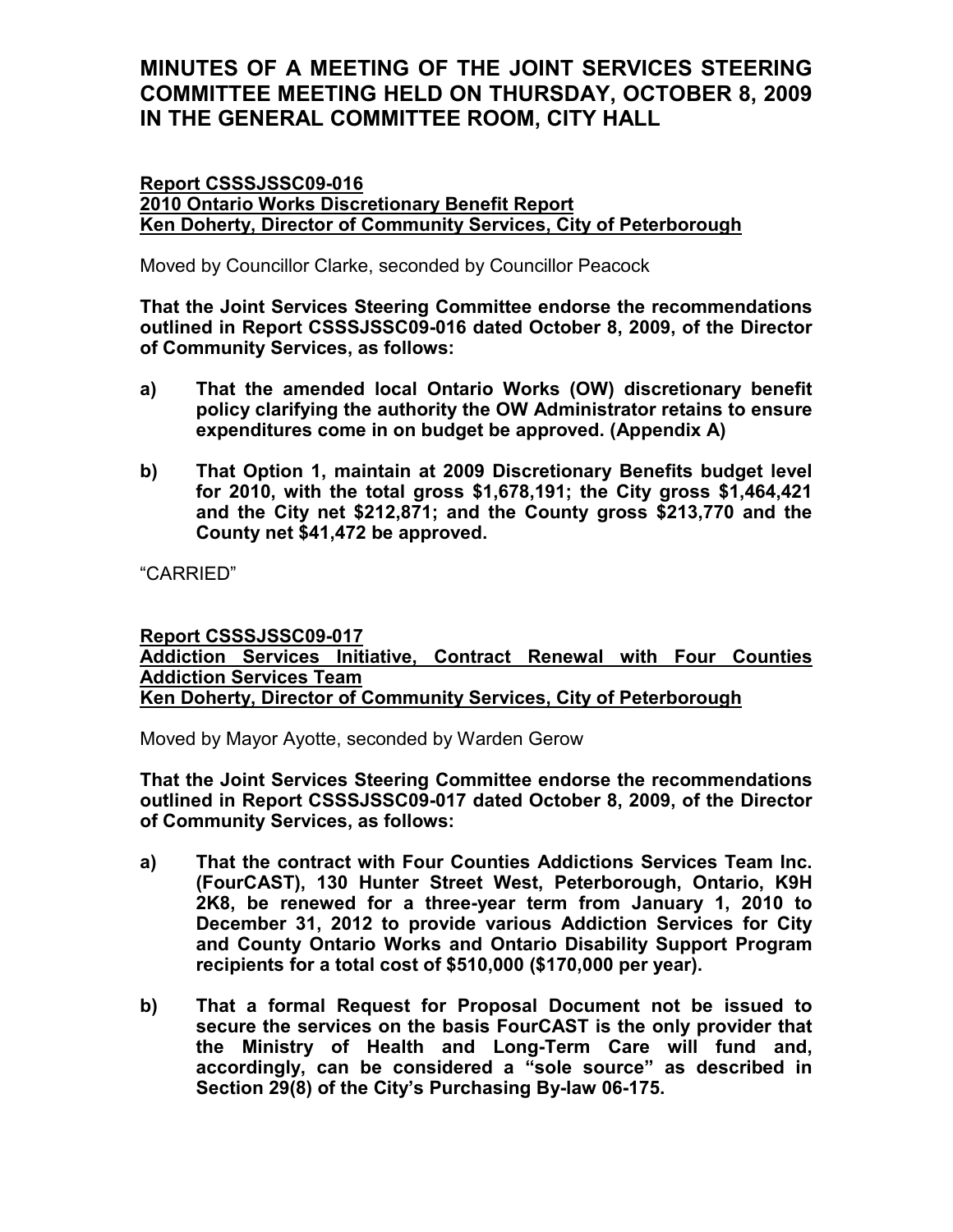c) That a by-law be prepared authorizing the agreement to be signed by the Mayor and Clerk.

"CARRIED"

#### Report CSSSJSSC09-018 Enhanced Employment Services for Vulnerable Persons Ken Doherty, Director of Community Services, City of Peterborough

Moved by Councillor Peacock, seconded by Councillor Clarke

That the Joint Services Steering Committee endorse the recommendation outlined in Report CSSSJSSC09-018 dated October 8, 2009, of the Director of Community Services, as follows:

That the Enhanced Employment Services for Vulnerable Persons (EES) report be received for information.

"CARRIED"

### Report OCSPOAJSSC09-001 Relocation of the Provincial Offences Office Patricia Lester, City Solicitor, City of Peterborough

Moved by Councillor Clarke, seconded by Councillor Martin

That the Joint Services Steering Committee endorse the Recommendation outlined in Report OCSPOJSSC09-001, dated October 8, 2009 of the City Solicitor as follows:

That Report OCSPOAJSSC09-001, be received for information.

"CARRIED"

### Preliminary 2010 Budget – Emergency Medical Services (EMS) John Butler, Interim Treasurer, County of Peterborough

Moved by Councillor Peacock, seconded by Councillor Clarke

### That the Joint Services Steering Committee receive the Preliminary 2010 EMS budget.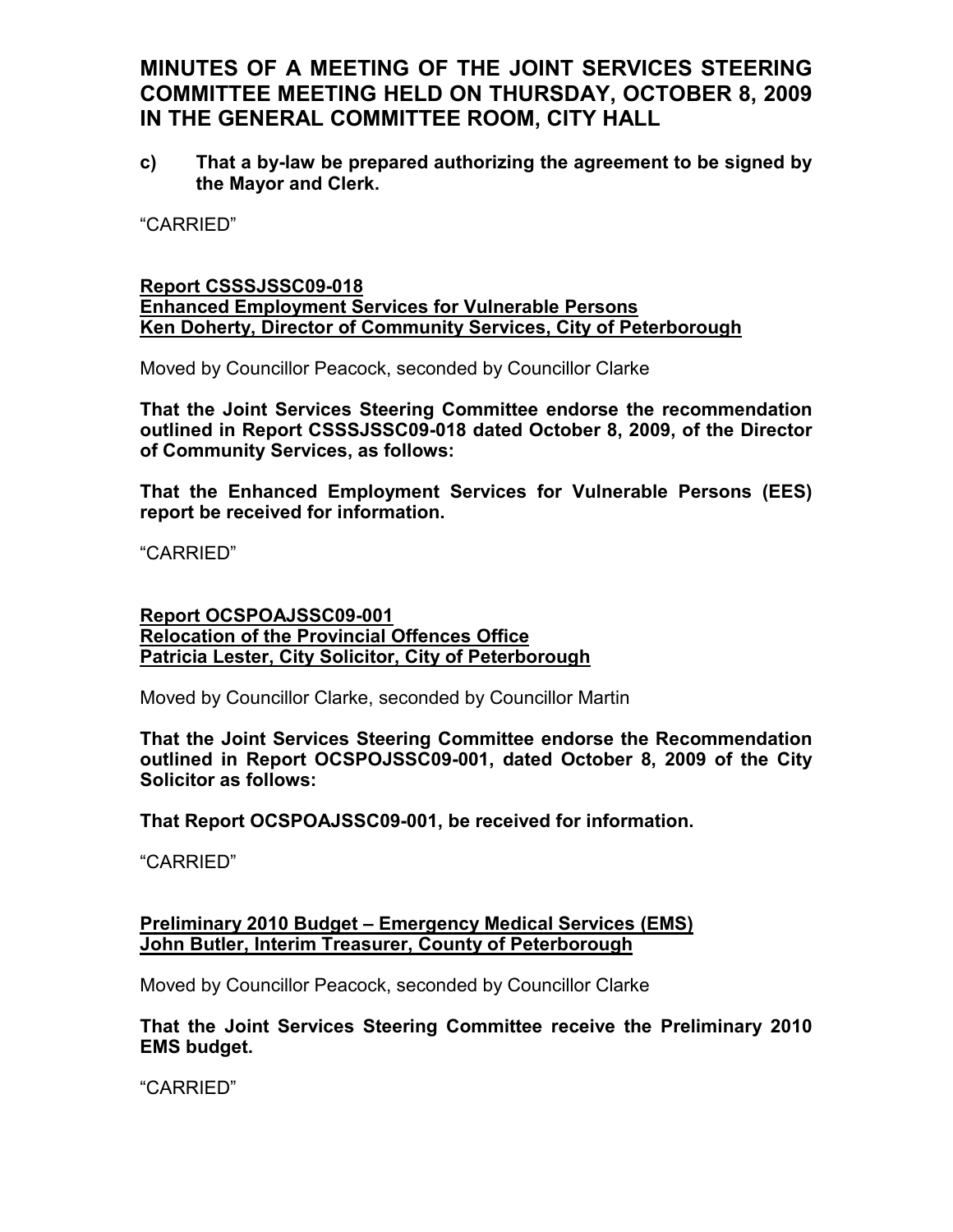### Report CPFPRSJSSC09-001POA

Social Services and Social Housing Draft 2010 Budgets Brian Horton, Senior Director of Corporate Services, City of Peterborough

Moved by Councillor Clarke, seconded by Warden Gerow

That the Joint Services Steering Committee approve the recommendation outlined in report CPFPRSJSSC09-001, dated October 8, 2009, of the Senior Director of Corporate Services, as follows:

That the Joint Services Steering Committee endorse the draft 2010 POA, Social Services, and Social Housing Budgets as set out in Appendix A to report CPFPRSJSSC09-001, and recommend to City and County Councils the budgets be reflected in their respective draft 2010 Municipal Budget Documents.

"CARRIED"

#### 2010 Joint Services Meeting Schedule Gary King, Chief Administrative Officer, County of Peterborough Linda Reed, Chief Administrative Officer, City of Peterborough

Moved by Councillor Clarke, seconded by Councillor Martin

That the Joint Services Steering Committee approve the proposed schedule of meetings for 2010 Committee meetings in accordance with Articles 2.6 and 2.7 of the Consolidated Municipal Service Management Agreement (2009 – 2013) being January 14, 2010, April 8, 2010, September 9, 2010, October 14, 2010.

"CARRIED"

## Correspondence from Hewlett Packard (HP) Blade Server Tender T-15-2009 John Butler, Interim Treasurer, County of Peterborough

Moved by Councillor Clarke, seconded by Councillor Barlett

## That the Joint Services Steering Committee receive the correspondence.